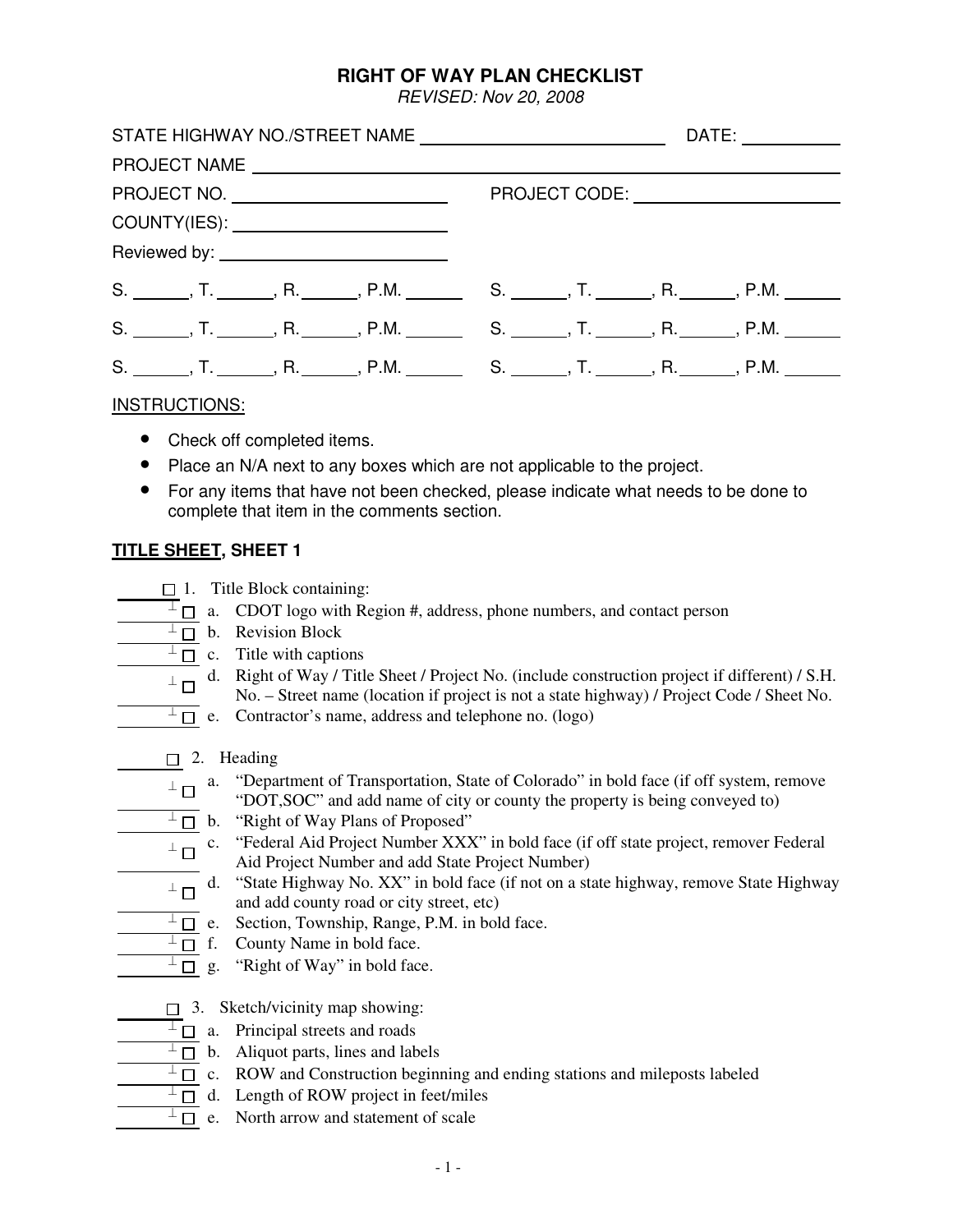- $^{\perp} \Box$ f. Scales of original (11"x17") drawings (note: Plans that are deposited will be typical of that county's standards  $(24"x36"$  or  $18"x24"$ )
- $\perp \Box$  g. g. Cross reference of project alignment stationing to previous project alignment stationing at beginning and end of project
- $\Box$  4. Index of Sheets
- □ 5. DOT/FHA signature block with "Authorized"
- $\Box$  6. County Depositing Statement
	- $\Box$  7. Basis of Bearings Statement with monument descriptions or reference to another sheet
	- $\Box$  8. Note project number(s) for right of way previously acquired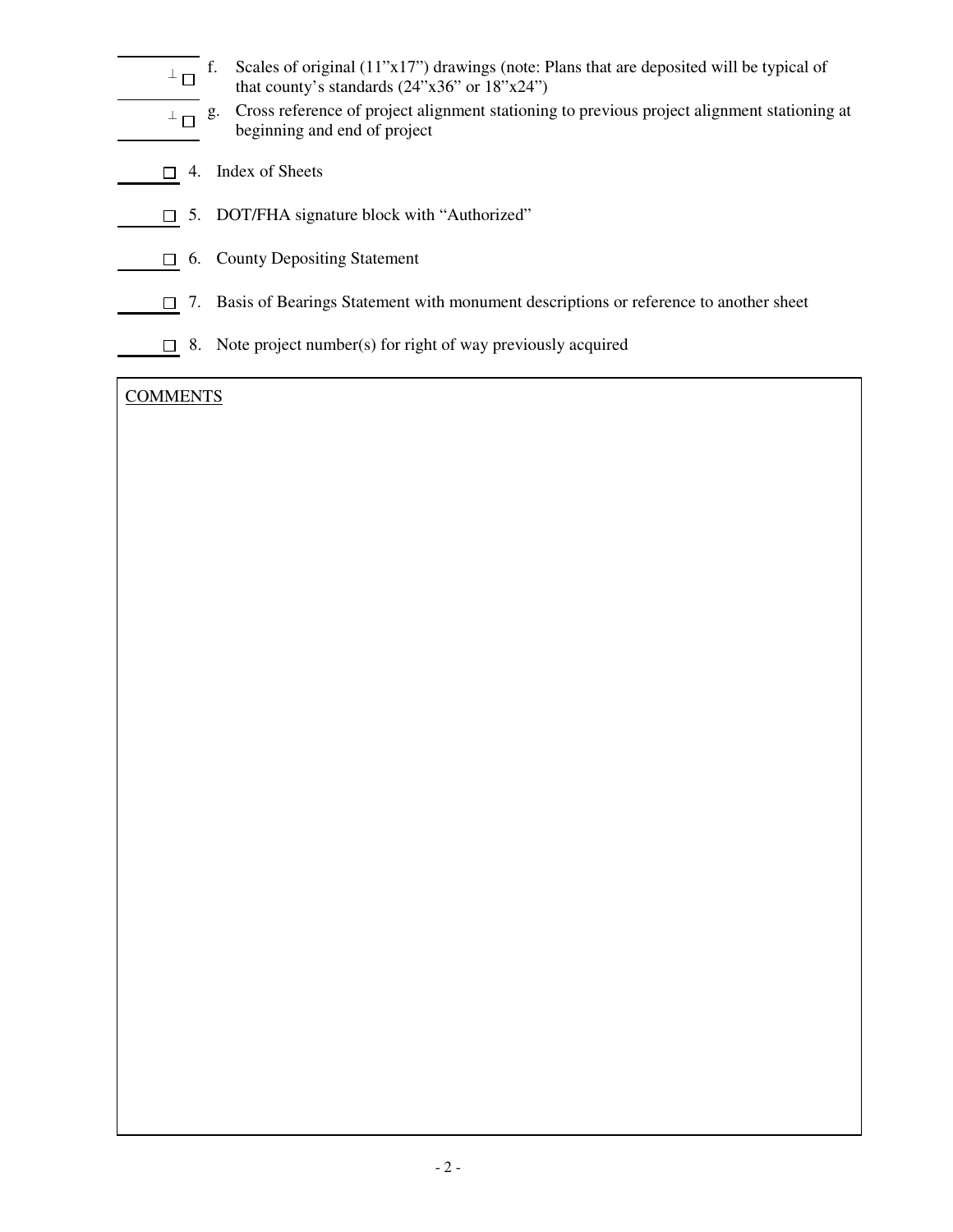### **TABULATION OF PROPERTIES, SHEET 2, 2A, …**

- $\perp$  [ 1. Title Block containing:
	- $\overline{A}$   $\Box$  a. CDOT logo with Region #, address, phone numbers, and contact person
	- $\overline{I}$  b. Revision Block
	- $\overline{I}$  c. Title with captions
	- $^{\perp}$   $\Box$ d. Right of Way / Tabulation of Properties / Project No. (include construction project if different) / S.H. No. – Street name (location if project is not a state highway) / Project Code / Sheet No.
	- $\overline{L}$  e. Contractor's name, address and telephone no. (logo)
- $\perp$  f. Heading: **R.O.W. TABULATION OF PROPERTIES IN COUNTY S.H. NO. \_\_\_\_\_\_\_**
	- $\perp$  [ 2. Table
	- $\overline{\perp}$   $\Box$  a. Parcel No. (separate line for each *i.e. 1, 1A, PE-1, TE-1, ...)*
	- $\overline{\perp}$  b. Owner
	- $\perp$   $\Box$  c. Address (mailing and property)
	- $\overline{a}$  d. Township, Range, Meridian, at top of "Location" column
	- $\overline{a^{\perp}}$  e. Location including quarter section and, if applicable, lot-block-subdivision
	- $\perp \Box$  f. Area of Parcel/easement, area to be acquired, area remaining
	- $\overline{I}$  g. Remarks, type of parcel. Recording information will be added to acquisition parcels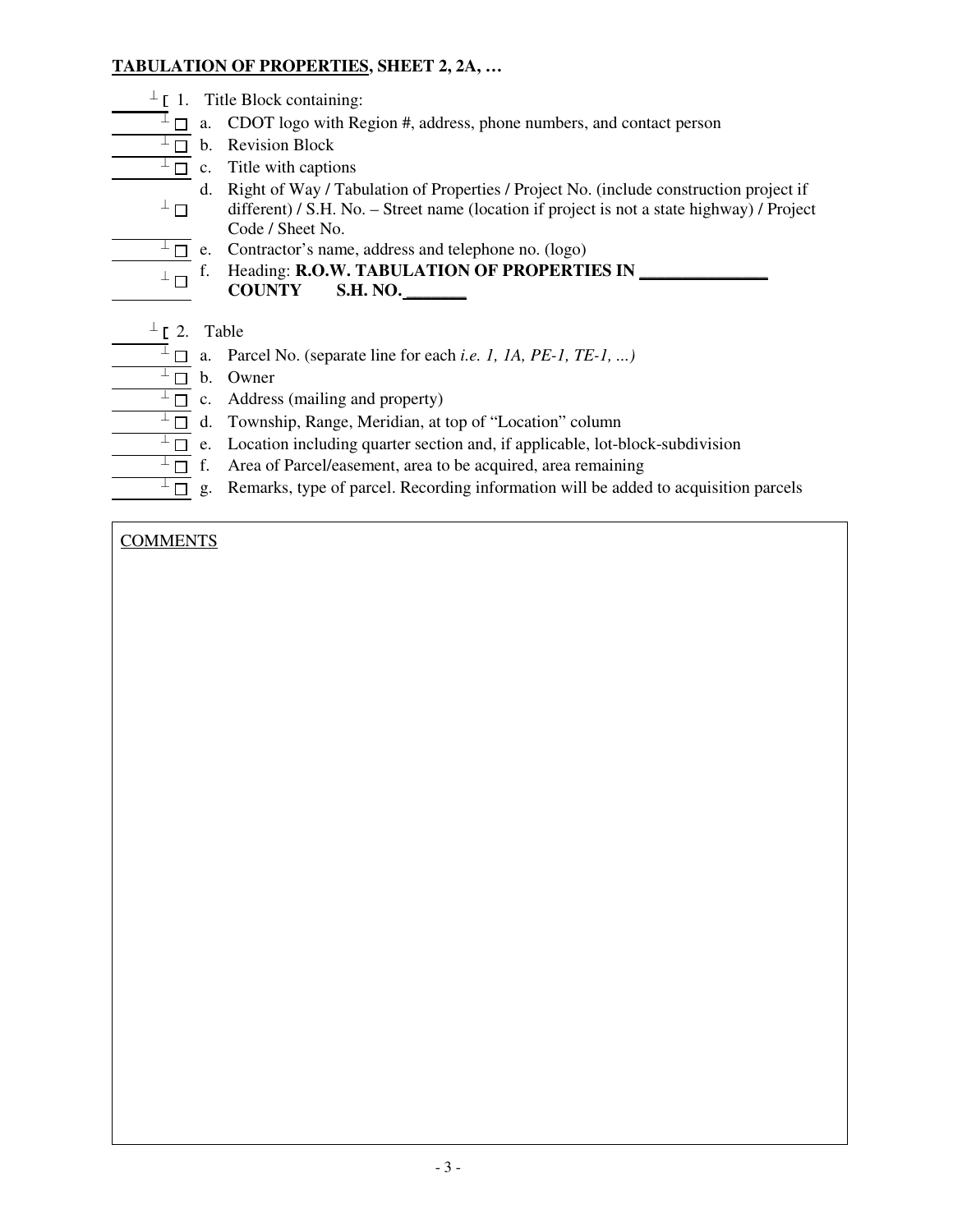### **SURVEY CONTROL DIAGRAM, SHEET 3, 3A, …**

- $\perp$  [ 1. Title Block containing:
	- $\overline{A}$   $\Box$  a. CDOT logo with Region #, address, phone numbers, and contact person
	- $\overline{1\Box}$  b. Revision Block
	- $\overline{I}$  c. Title with captions
	- $^{\perp}$   $\Box$ d. Right of Way / Survey Control Diagram / Project No. (include construction project if different) / S.H. No. – Street name (location if project is not a state highway) / Project Code / Sheet No., as required
	- $\perp$   $\Box$  e. Page No. in lower right corner for filing as a separate document (in addition to Sheet No.s)
	- $\perp \Box$  f. Contractor's name, address and telephone no. (logo)
	- $\Box$  2. Heading
	- $\overline{A}$   $\Box$  a. "Project Control Diagram" in bold face
- $\perp$  b. "State Highway No. XX" in bold face (if not on a state highway, remove State Highway and add county road or city street, etc)
	- $\overline{I}$  c. Section, Township, Range, P.M. in bold face.
	- $\overline{\perp}$  d. County Name in bold face.
	- $\overline{\perp}$  e. "MP ??.?? to MP ??.??" in bold face.
	- $\perp$  [ 3. Graphics
		- $\overline{\perp}$   $\Box$  a. Control points
		- $\overline{I}$  b. Right of way markers
		- $\overline{I}$  c. Traverse lines
	- $\overline{I}$  d. Recovered evidence of title lines and property corners
	- $\perp$   $\Box$  e. Sufficient topography to be able to orient and locate control points in the field
	- $\perp \Box$  f. North arrow
	- $^{\perp}$   $\Box$  g. Bar scale
	- $\perp$  n. Legend
	- $\perp$  [ 4. General Notes
		- $\overline{A}$   $\Box$  a. Survey for right of way or construction, not of adjoining lands
- $\perp$   $\Box$  b. Basis of bearings statement that identifies or references monuments used (match title chapt) sheet)
	- $\overline{\perp}$   $\Box$  c. Control precision
		- $\overline{a}$  d. Benchmarks (Basis of elevation)
		- $\overline{L}$  e. Notice: (limitations of actions against Land Surveyors)
		- $\overline{I}$  f. Coordinate Datum
	- $\perp$  [ 5. Surveyors Statement
		- $\overline{A}$   $\Box$  a. Points shown were established/recovered under responsible charge
		- $\perp \Box$  b. based on surveyors knowledge, information, & belief
		- $\perp$   $\Box$  c. in accordance with applicable standards of practice
	- $\perp^{\perp} \Box$  d. is not a warranty, either expressed or implied
	- $\overline{\Box}$  e. Place for signature, seal and date
	- $\perp$  [ 6. County Depositing Certificate
- $\overline{\Box}$  a. Sheet contains indexing information (Sec., T, R/PM)
	- $\overline{\perp}_{\square}$  b. appropriate blanks for depositing/recording information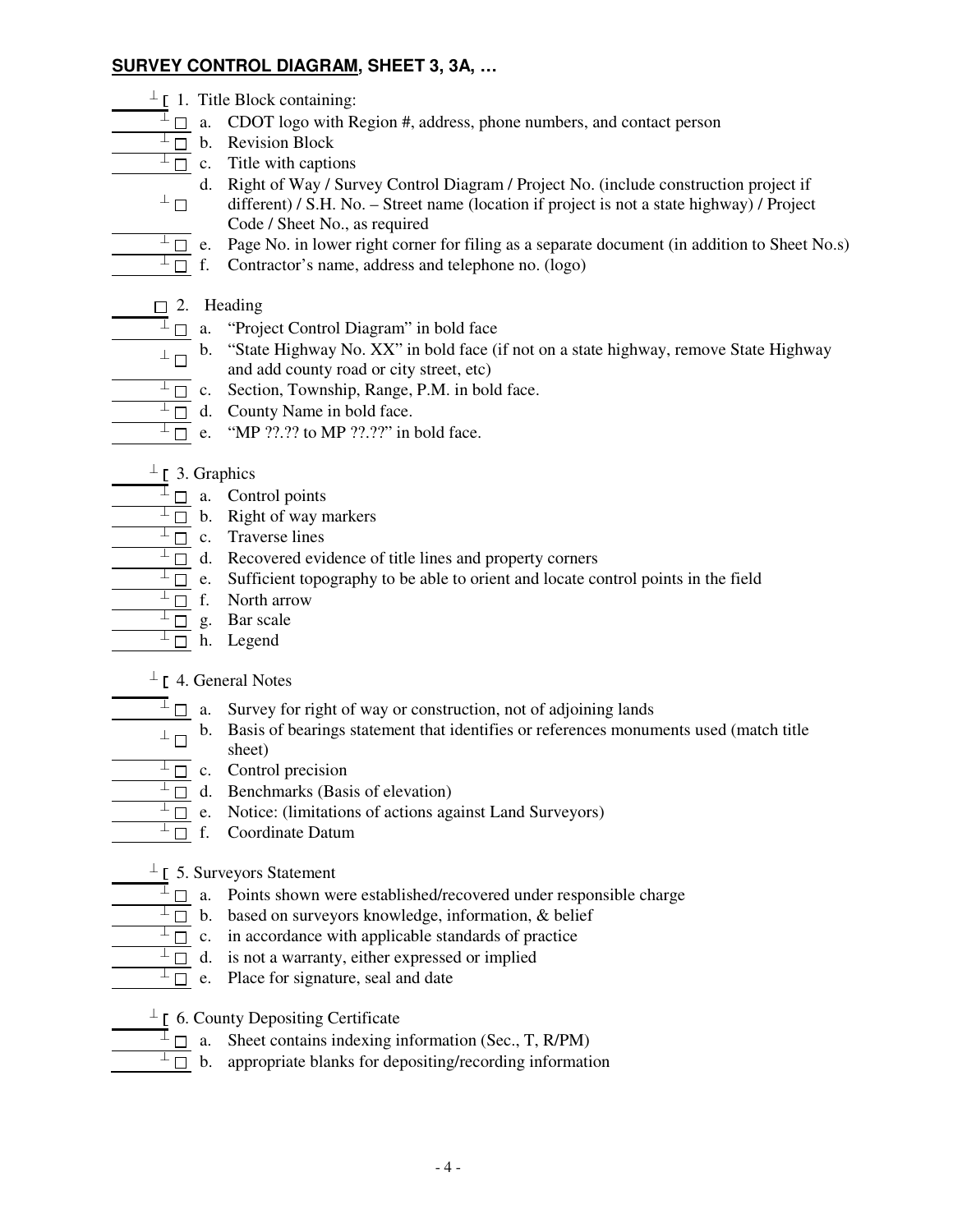# $^{\perp}$  [ 7. Tables

- $\Box$  a. Geographic Coordinates Summary Table (on control points measured with GPS)
- $\overline{\perp}$  b. Traverse Summary Table (conventional)
- $\overline{\perp}_{\square}$  c. Project Control Point Summary Table
	- $\overline{\perp}_{\square}$  d. Tabulation of found Right of Way Markers
	- $\overline{\perp}$  =  $\overline{\perp}$  e. Tabulation of found Property Pins and other evidence
	- $\perp$  [ 8. Construction Surveying and Monumentation Requirement Notes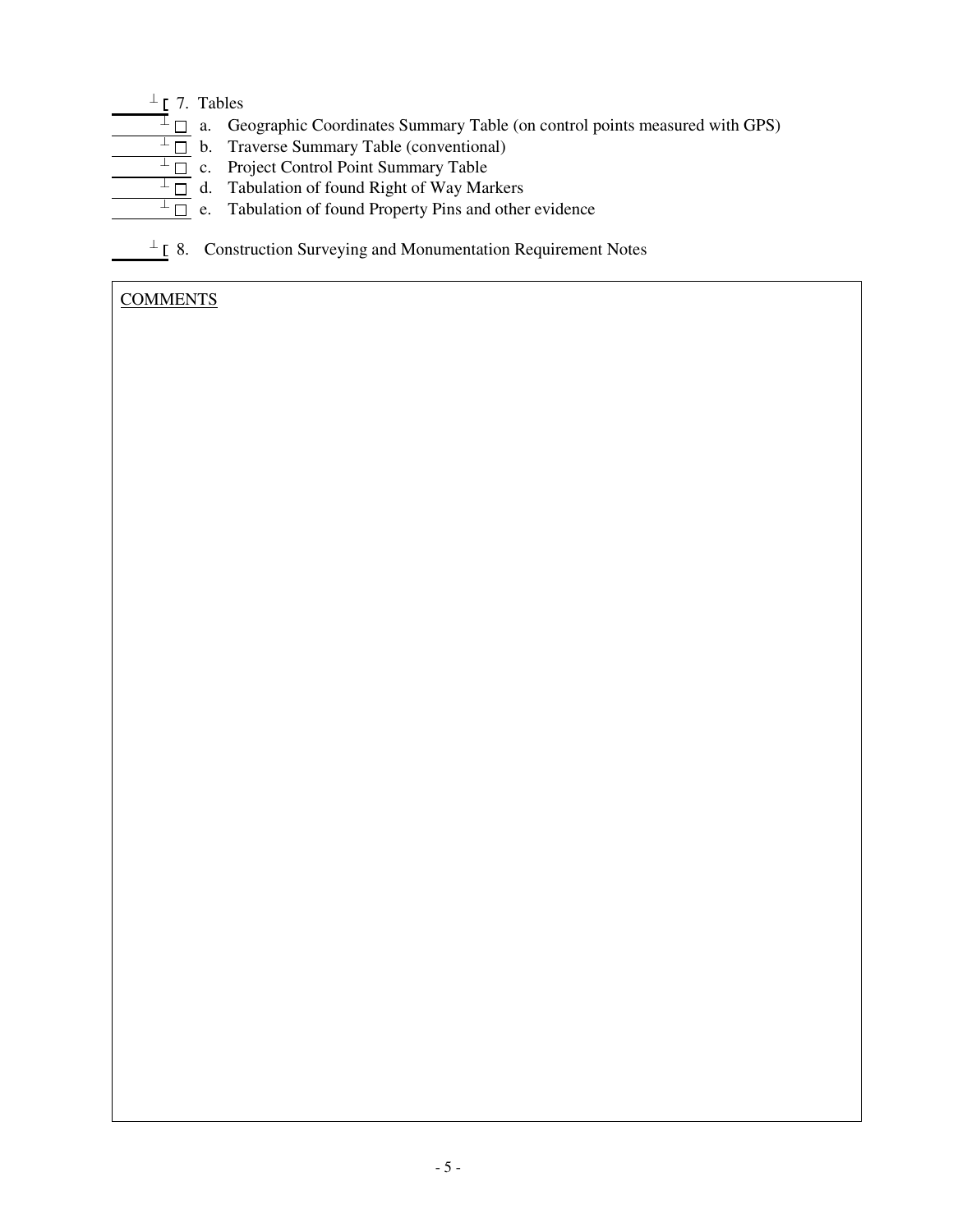## **MONUMENTATION SHEET, SHEET 4, 4A, …**

- $\perp$  [1. Title Block containing:
	- $\overline{A}$   $\Box$  a. CDOT logo with Region #, address, phone numbers, and contact person
	- $\overline{I}$  b. Revision Block
	- $\overline{I_{\square}}$  c. Title with captions
	- $\bot$   $\Box$ d. Right of Way / Monumentation Sheet/ Project No. (include construction project if different) / S.H. No. – Street name (location if project is not a state highway) / Project Code / Sheet No.
	- $\overline{L}$  e. Contractor's name, address and telephone no. (logo)
	- $^{\perp}$  [2. General Notes
		- $\overline{A}$   $\Box$  a. Survey for right of way, not of adjoining lands
		- $\overline{L}$  b. Right of way established using control shown on Survey Control Diagram
		- $\overline{I}$  c. Coordinates are project specific
		- $\overline{\perp}$  d. Stationing
		- $\perp \Box$  e. used title commitment, memorandums/limited research, is not title search by surveyor
		- $\perp \Box$  f. f. (Setting additional control points or recovery of additional boundary evidence will require a supplemental Survey Control Diagram)
		- $\overline{\perp}_{\square}$  g. Notice: (limitations of actions against Land Surveyors)
		- $\overline{L}$  h. Evidence of title conflicts concerning parcels being acquired
		- $\perp \Box$  i. Basis of Bearing
	- $^{\perp}$  [3. Tables
	- $\overline{A}$   $\Box$  a. Tabulation of right-of-way monuments to be set, including space for descriptions
	- $\overline{a}$  b. Tabulation of permanent easement points
	- $\perp^{\perp}$   $\Box$  c. Tabulation of temporary easement points
	- $\perp$   $\Box$  d. Tabulation of survey control points to be set or reset
	- $\perp^{\perp}$   $\Box$  e. Tabulation of aliquot corners to be set or reset
	- $\overline{\perp}$  f. Tabulation of Quantity of Monuments to be set
	- $\overline{\perp}_{\square}$  g. Review "Parcel Report" (compare coordinates with table)
- $\perp$  [4. Surveyors Statement (Office)
	- $\overline{I}$   $\Box$  a. Right of way shown established by or under responsible charge
	- $\perp \Box$  b. based on surveyors knowledge, information, & belief
	- $\perp$   $\Box$  c. in accordance with applicable standards of practice
	- $\perp$   $\Box$  d. is not a warranty, either expressed or implied
- $\overline{\Box}$  e. Place for signature, seal and date
- $\perp$  [5. Surveyors Statement (Field)
- $\overline{\Box}$  a. Monumentation shown was set under responsible charge
- $\overline{\perp}$  b. based on surveyors knowledge, information, & belief
- $\perp \Box$  c. in accordance with applicable standards of practice
- $\overline{a}$  d. is not a warranty, either expressed or implied
- $\overline{\perp}$  e. Place for signature, seal and date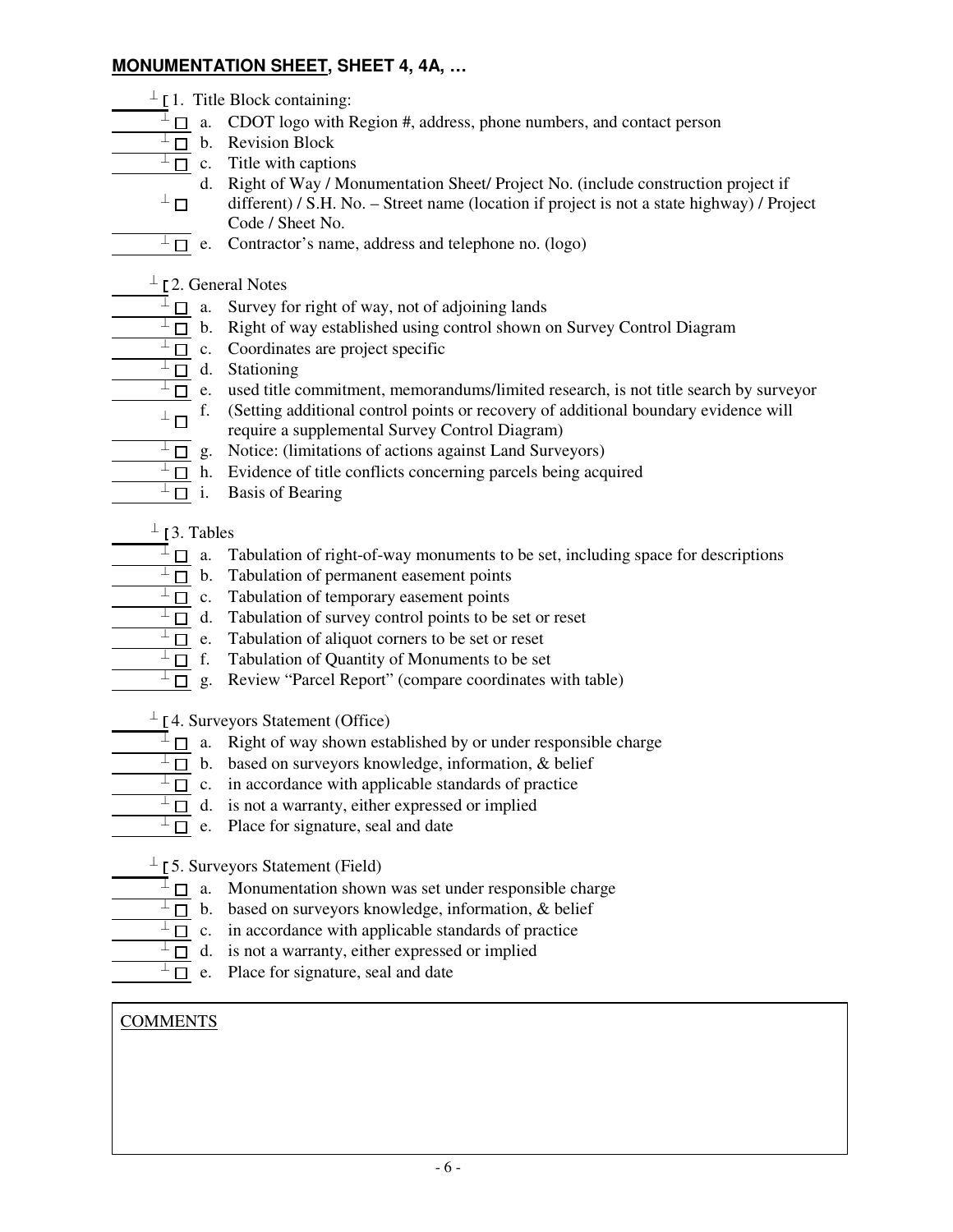#### **PLAN SHEETS, SHEET 5, 6, …**

- $\perp$  [ 1. Title Block containing:
	- $\overline{A}$   $\Box$  a. CDOT logo with Region #, address, phone numbers, and contact person
	- $\overline{I}$  b. Revision Block
	- $\overline{\perp}$  c. Title with captions
- d. Right of Way / Plan Sheet/ Project No. (include construction project if different) / S.H. No.
	- Street name (location if project is not a state highway) / Project Code / Sheet No.
	- $\overline{L}$  e. Contractor's name, address and telephone no. (logo)
	- $\perp$  [ 2. Graphic Control Lines
	- $\overline{\perp}$   $\Box$  a. Existing Rights of Way
	- $\overline{\perp}$  b. Existing parcel lines (metes and bounds/subdivision)
	- $\perp$   $\Box$  c. Existing easement lines (utility, slope, permanent)
	- $\perp \Box$  d. Aliquot lines
	- $\overline{\perp}$  e. Centerline/control lines with stationing tics
	- $\overline{\perp}$  f. Access control lines
	- $\overline{\perp}_{\square}$  g. Proposed Right of Way lines
	- $\perp \Box$  h. Proposed easement lines
		- $\overline{I}$  i. Political subdivision boundaries (city limits, county lines, etc.)
		- $\perp$  [ 3. Topographic Lines
		- $\overline{\perp}$   $\Box$  a. Proposed top/toe of slope lines
		- $\perp$   $\Box$  b. edge of roadway/driveway lines (on freeway show dedicated streets as service roads)
		- $\overline{\perp}$  c. utility lines
		- $\perp$   $\Box$  d. fence/wall lines
		- $\perp \Box$  e. tree and hedge lines
		- $\frac{\perp \Box}{\perp \Box}$  f. sidewalks
			- drainage structures and features (existing and proposed)
	- $\frac{\perp \Box}{\perp \Box}$  h. buildings
	- $\frac{\boxed{+}}{+}$   $\frac{\boxed{+}}{+}$  i. lines of occupation  $\frac{+}{+}$  i. Bridges (existing an
		- Bridges (existing and proposed)
	- $\overline{\perp}$  k. ramps
	- $^{\perp}$  [ 4. Line labels
	- $\Box$  a. Bearings, distances and curve data on all proposed right of way and easement parcel lines
	- $\overline{\perp}$  b. Bearings on centerline tangents (check with design plans)
	- $\overline{\perp}$  c. Bearings on section and quarter section line
	- $\overline{\perp}$  d. Curve data on centerline
	- $\overline{\perp}$  e. Right-of-way, centerline, property, aliquot labeled with name
- $\overline{a}$  f. Project limits (ROW and Const.) to the nearest 10<sup>th</sup> of a foot
	- $\frac{1}{\pm}$  g. Station & offset at angle points, curve points and points of intersection to 1/100'<br> $\frac{1}{\pm}$  h. Crossing stations of centerline with <sup>1</sup>/4 section and section lines
		- Crossing stations of centerline with ¼ section and section lines
	- $^{\perp}$   $\Box$   $^{\,$  i. Bearings to the nearest second for final bearing of tangents, unless given in deeds otherwise
	- $\overline{I}$  i. Distances to the nearest 1/100' for final distance
	- $\perp$  [ 5. Name labels
	- $\overline{\perp}$  a. Subdivision, blocks, lots, recording information
	- $\overline{\perp}$  b. Aliquot quarter sections
	- $\perp \Box$  c. Books and pages of metes and bounds
	- $\overline{\perp}$  d. Parent Parcel Nos.
	- $\overline{I}$  e. Temporary easements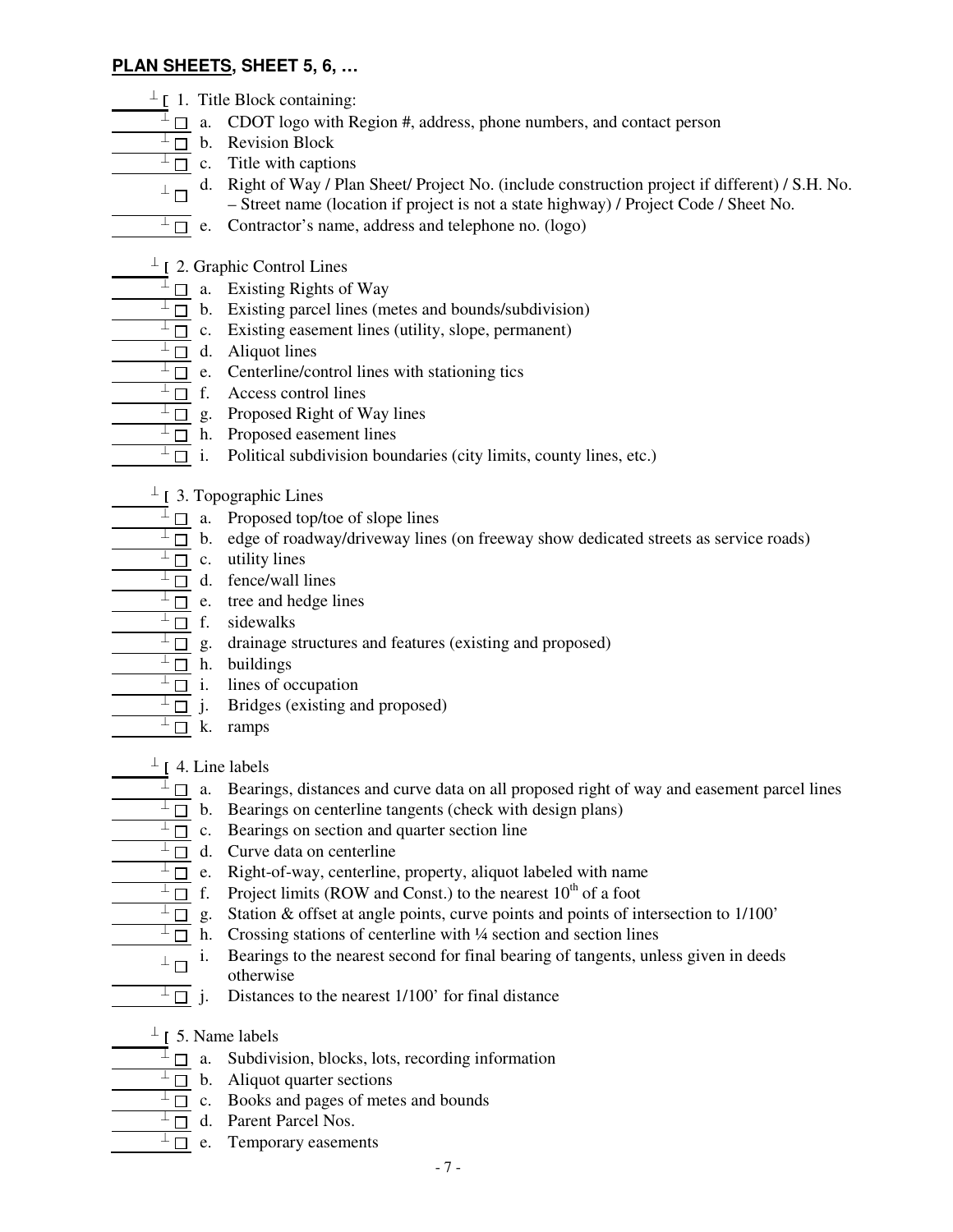## **PLAN SHEETS, SHEET 5, 6, …Continued**

- $\perp \Box$  f. Slope easements
- $\overline{\perp}_{\square}$  g. Permanent easements
- $\overline{I}$  h. Utility easements
- $\overline{I}$  i. State Highway Nos./Street names
- $\overline{\perp}_{\square}$  j. Township, Range and P.M. at top of sheet
- $\frac{\perp \Box}{\perp \Box}$  k. Property lines
- House numbers

 $\perp$  [6. Point Labels]

- $\overline{a}$   $\Box$  a. Control Points
- $\overline{\perp}$  b. Aliquot Points
- $\overline{\perp}$  c. Recovered monuments (boundary evidence)
- $\perp$   $\Box$  d. parcel/easement corners
- $\overline{L}$  e. POBs with tie (show points of beginning on new right of way lines)
- $\perp$  [7. Ownership information, same as on Tab sheet 2 \_\_\_\_
- $\perp$  [8. North Arrow and Bar Scale
- 9. When changes are made on plans, they must be noted in the revision block and the sheet number with changes will be listed in the revision block on the Title Sheet
- $\Box$  10. When a parcel is separated by a section line, make 2 parcels with number and described as "also" in other section. (Not on BLM Parcels)
- 11. When additional frontage has been taken for dedicated roadway in a subdivision show original lot line
- $\perp$  [ 12. Note project number(s) for right of way previously acquired
- $\perp$  [ 13. Compare "Parcel Report" bearings & Distances with plan sheets.